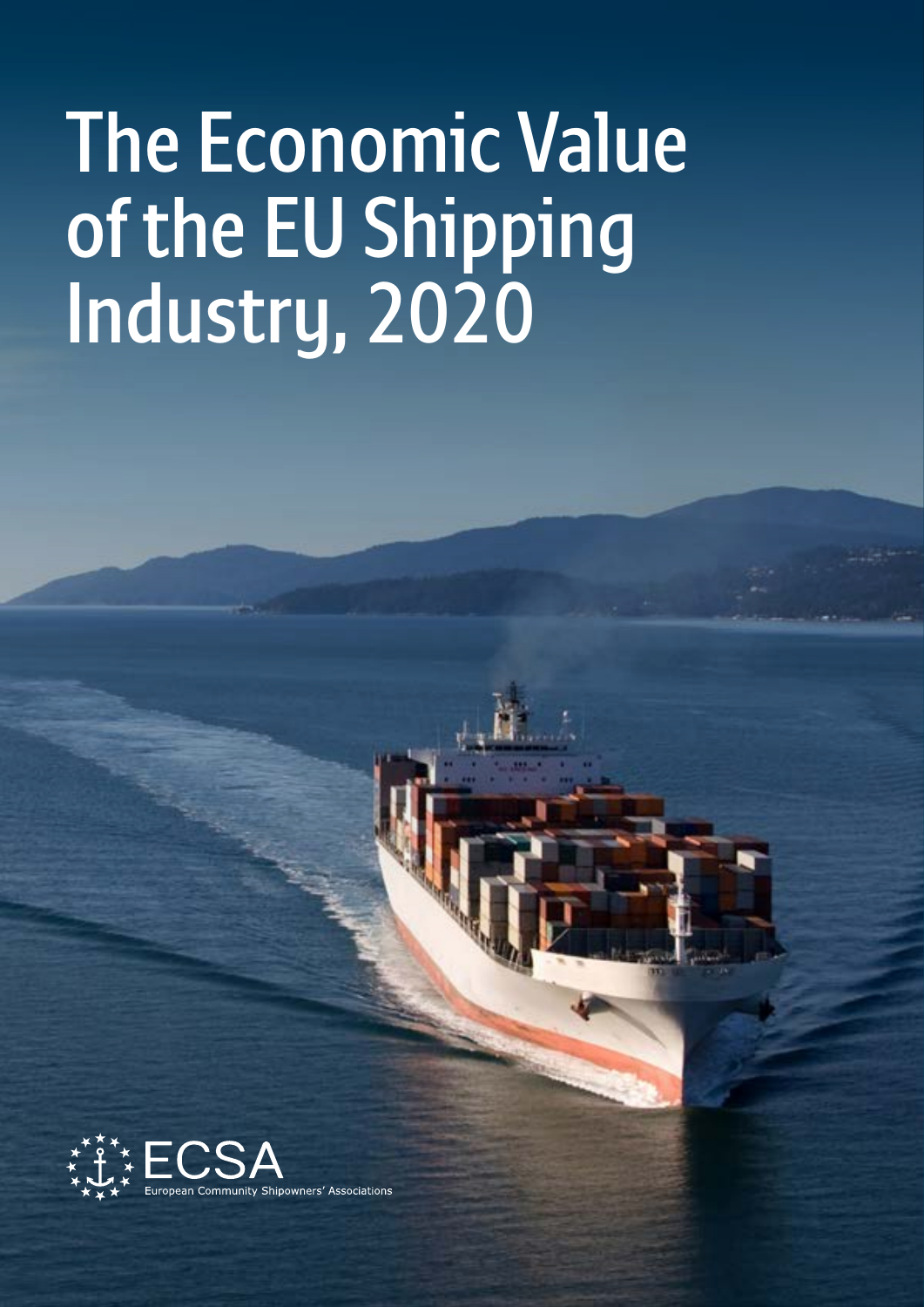

# **Introduction**

This report presents updated estimates of the economic contribution of the EU shipping industry, as previously presented in Oxford Economics' 2014, 2015 and 2018 studies on "The economic value of the EU shipping industry". All these reports were prepared on behalf of the European Community Shipowners' Associations (ECSA).

This 2020 update focuses on two measures of the industry's economic contribution: **→** the gross value-added contribution to GDP (referred to as the 'contribution to

- GDP' on the following pages).
- **→** employment, on a head count basis.

Results are reported for the 'EU shipping industry' in 2018, which is defined as the industry within the 28 EU member states including the United Kingdom, plus Norway.

## **Defining the shipping industry**

Consistent with the earlier studies, the shipping industry has been defined by ECSA as:

**→** the transport of goods by sea (both containerised and non-containerised); **→** the transport of persons by sea (both on ferries and on cruise ships); **→** service and offshore support vessels, such as ships laying or repairing undersea cables or pipelines; prospecting for oil; conducting oceanographic research; diving assistance; undertaking undersea work and servicing offshore

- 
- 
- wind farms, oil and gas platforms; and
- **→** towage and dredging activities at sea.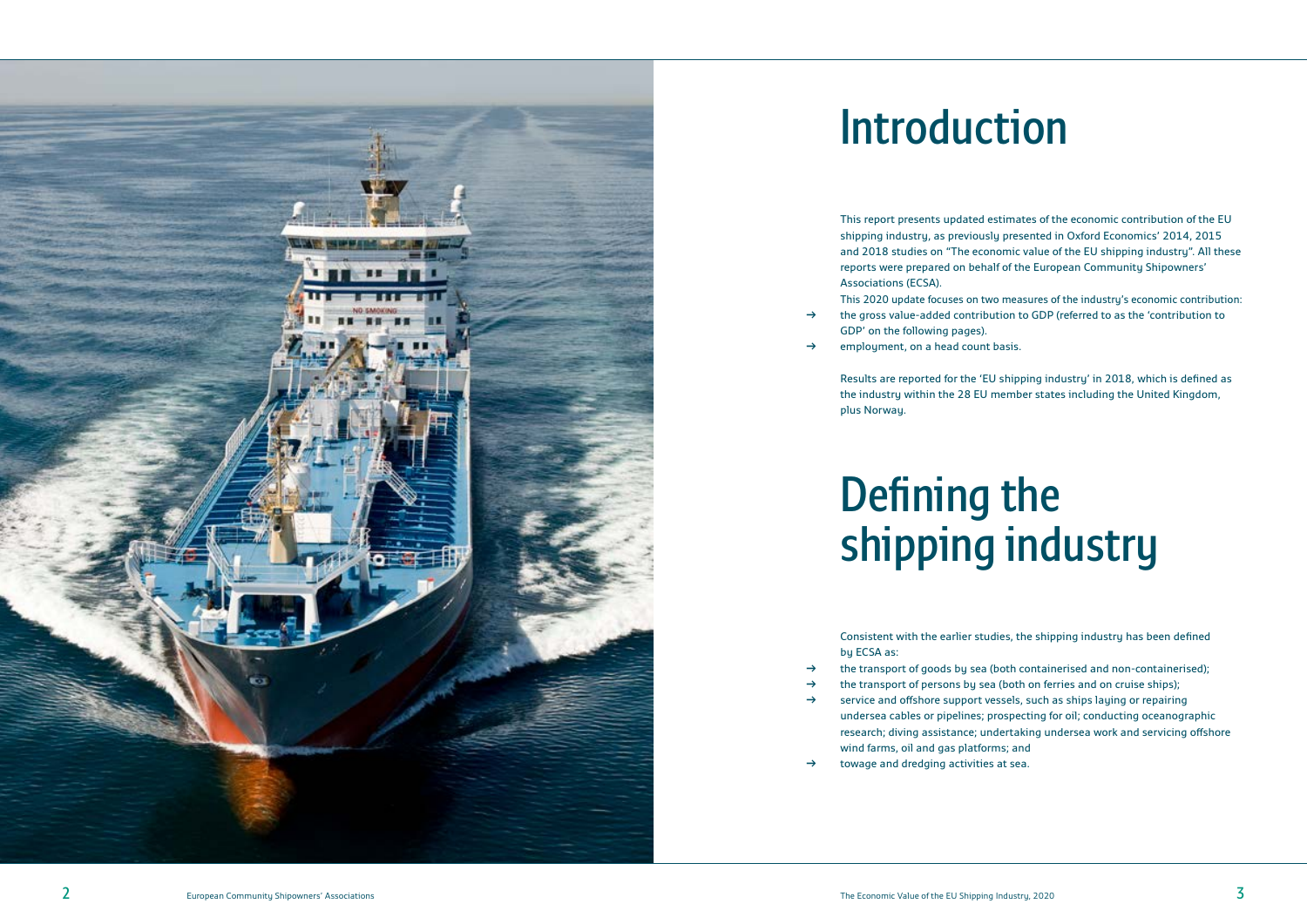### **The economic value of the EU shipping industry**

#### **THE EU CONTROLLED SHIPPING FLEET IN NUMBERS**

**TOTAL ECONOMIC IMPACT**



**€57 BILLION** CONTRIBUTION TO GDP

**685,000** PFOPLE EMPLOYED



**780,000** JOBS

**€38 BILLION** CONTRIBUTION TO GDP

**540,000** JOBS

FOR EVERY **€1 MILLION** OF GDP THE SHIPPING INDUSTRY CREATES. ANOTHER **€1.8 MILLION** IS CREATED ELSEWHERE IN THE EU ECONOMY

LAND-BASED JOBS



GDP PER WORKER

#### **€54 BILLION** CONTRIBUTION TO EU GDP

### **INDIRECT IMPACTS INDUCED IMPACTS**

**€149 BILLION** CONTRIBUTION TO EU GDP

**2 MILLION** JOBS

### **DIRECT ECONOMIC IMPACT**

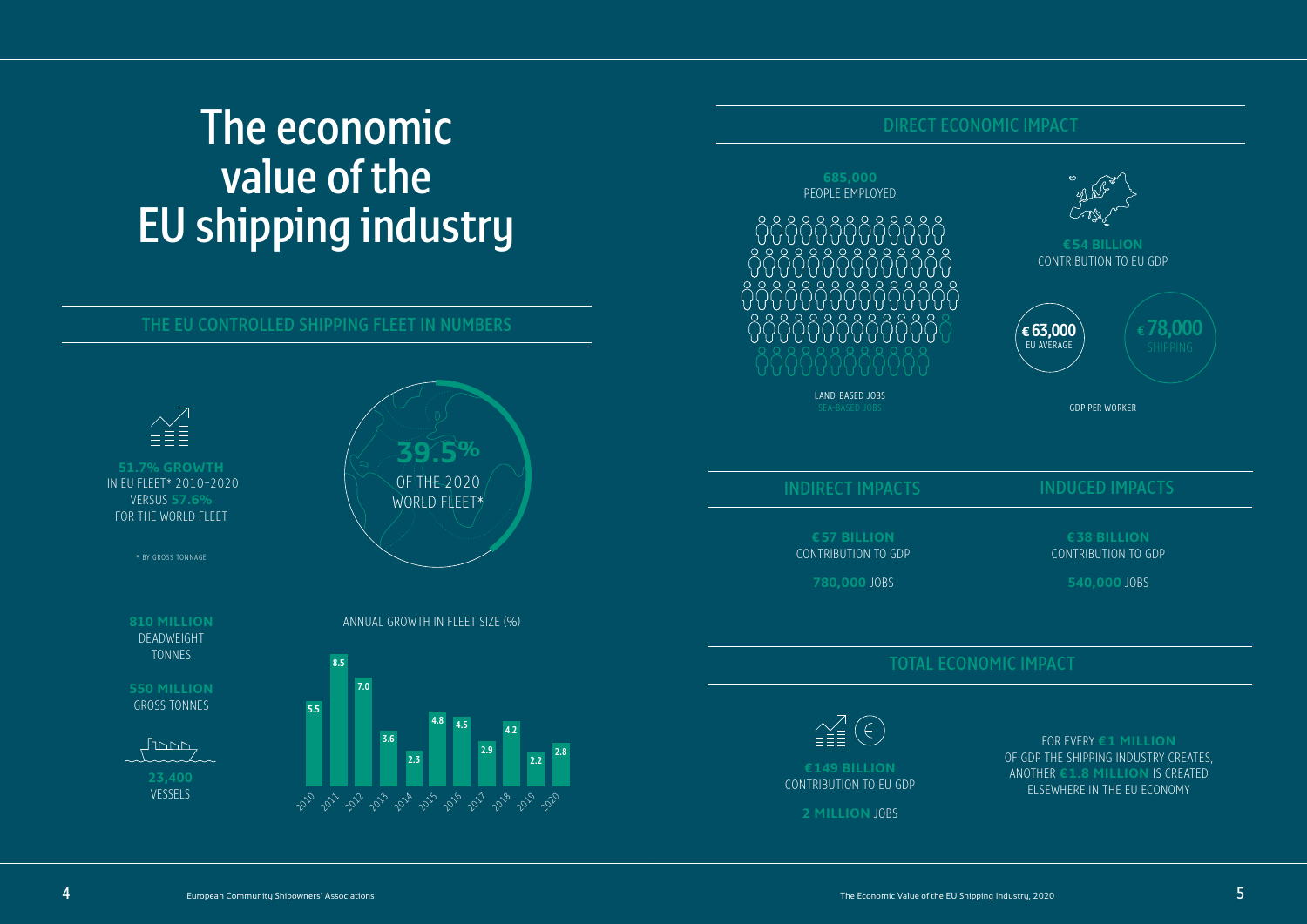

### **Key Findings**

- → **The EU shipping industry directly employed 685,000 people and supported a contribution to GDP of nearly €54 billion during 2018**
- → **Once supply chain and worker spending multiplier impacts are taken into account, the shipping industry's employment contribution rises to over 2.0 million jobs**
- → **The total GDP contribution of the industry, including supply chain and worker spending impacts, is estimated to have been €149 billion in 2018**
- → **At €78,000 per worker in 2018, productivity in the EU shipping industry remains above the EU average, as well as that of sectors such as business services and manufacturing**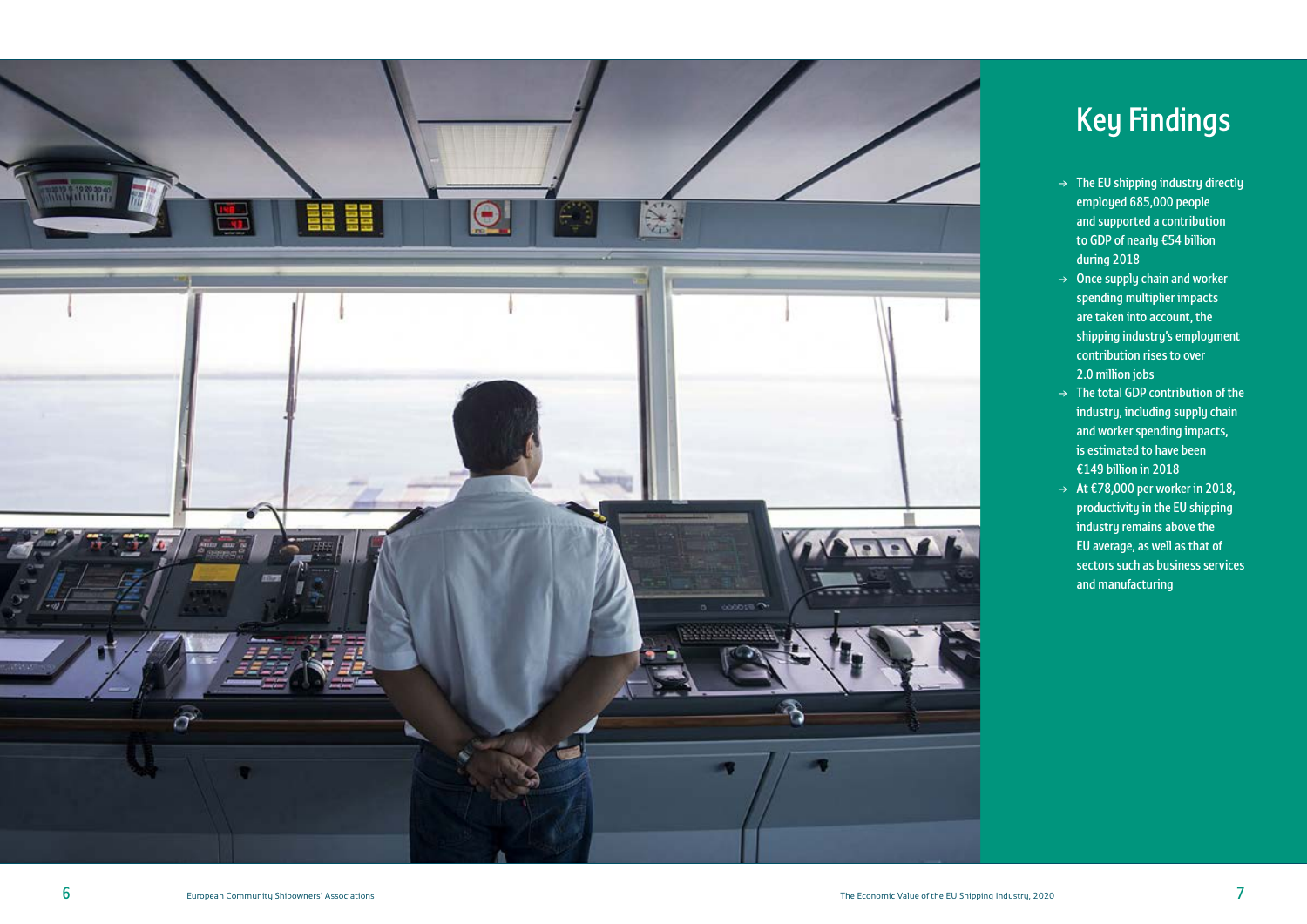## **The direct economic contribution of the EU shipping industry**

#### **DIRECT EMPLOYMENT IN THE EU: SHIPPING AND COMPARATOR INDUSTRIES, 2018 AVERAGE**

in thousands

↘

The EU shipping industry directly employed 685,000 people in 2018, more than air transport or information service activities

#### ↘ The majority (53 percent) of workers in the EU shipping industry are employed in freight transport

#### **TOTAL EMPLOYMENT IN THE EU SHIPPING INDUSTRY\* BY PLACE OF WORK, 2018 AVERAGE**

\* Sea and coastal passenger and freight shipping plus offshore support. Rental & leasing of water transport equipment employment is excluded here



positions at sea

↘

Officers account for an estimated 38 per cent of postions at sea, and ratings 62 per cent

↘ Around 210,000 of the estimated 555,000 seafarers on ships operating in the EU would have been EU/EEA nationals in 2018



345,000 Ratings 62%







#### **DIRECT EMPLOYMENT IN THE EU SHIPPING INDUSTRY BY SUB SECTOR, 2018 AVERAGE**

Totals may not sum due to rounding in thousands



#### **EMPLOYMENT AT SEA SPLIT BY OFFICERS AND RATINGS,**

### **2018 AVERAGE**

Totals may not sum due to rounding

#### **EMPLOYMENT AT SEA SPLIT BY EU AND NON-EU NATIONALS, 2018 AVERAGE**

Totals may not sum due to rounding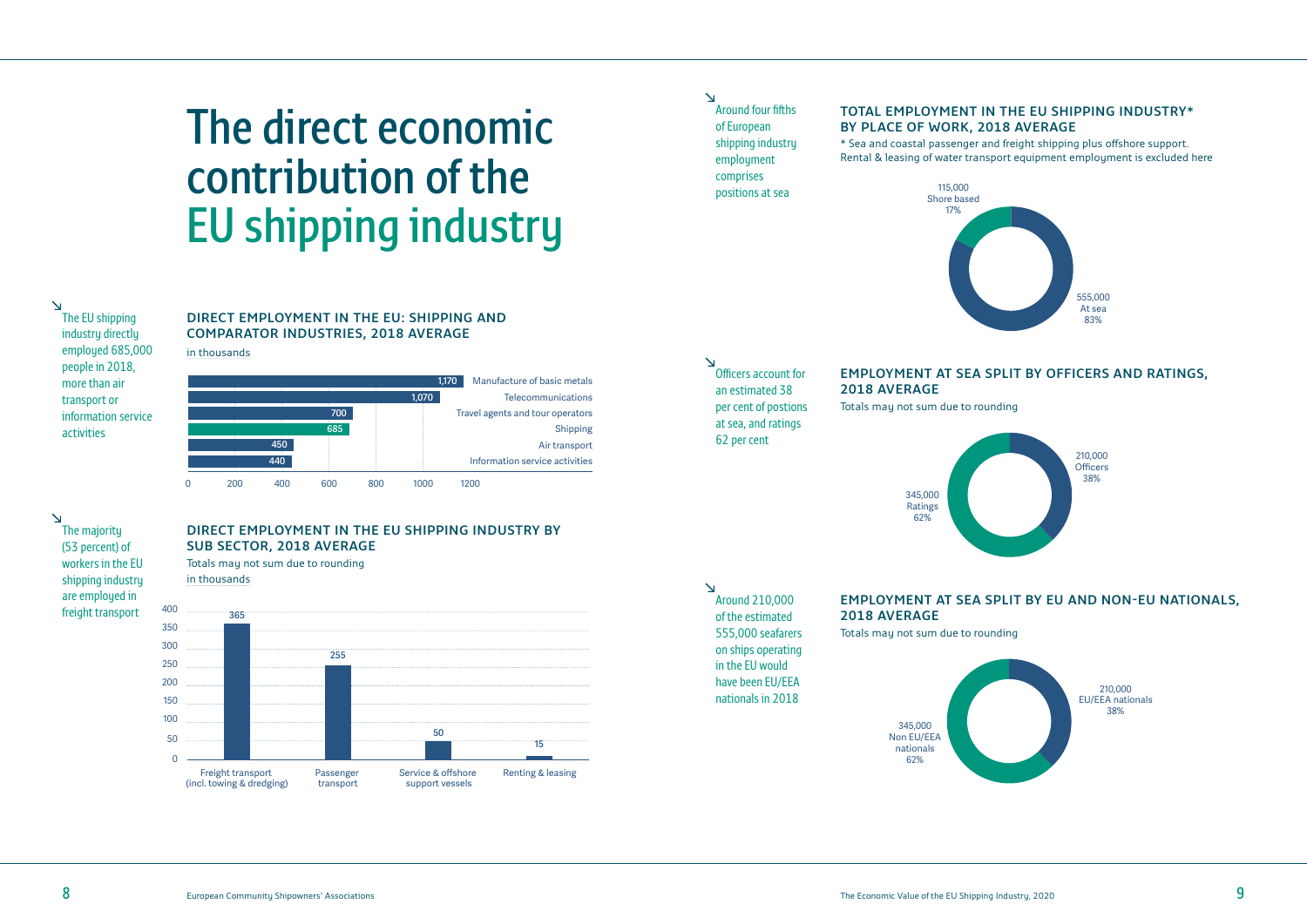#### **DIRECT GVA IN THE EU: SHIPPING AND COMPARATOR INDUSTRIES, 2018 AVERAGE** in € billions

#### **DIRECT GVA CONTRIBUTION TO GDP OF THE EU SHIPPING INDUSTRY BY SUB-SECTOR, 2018 AVERAGE**

Totals may not sum due to rounding in € millions

#### **DIRECT PRODUCTIVITY IN THE EU: SHIPPING AND COMPARATOR INDUSTRIES, 2018 AVERAGE**

in € thousands

↘ Freight transport accounted for 57 percent (€31 billion) of the EU shipping industry's total contribution to GDP

↘ The EU shipping industry's productivity is greater than the business services industry, manufacturing and the EU average









↘ The EU shipping industry directly supported €54 billion to GDP in 2018, more than medical & surgical equipment, textiles or telecommunications equipment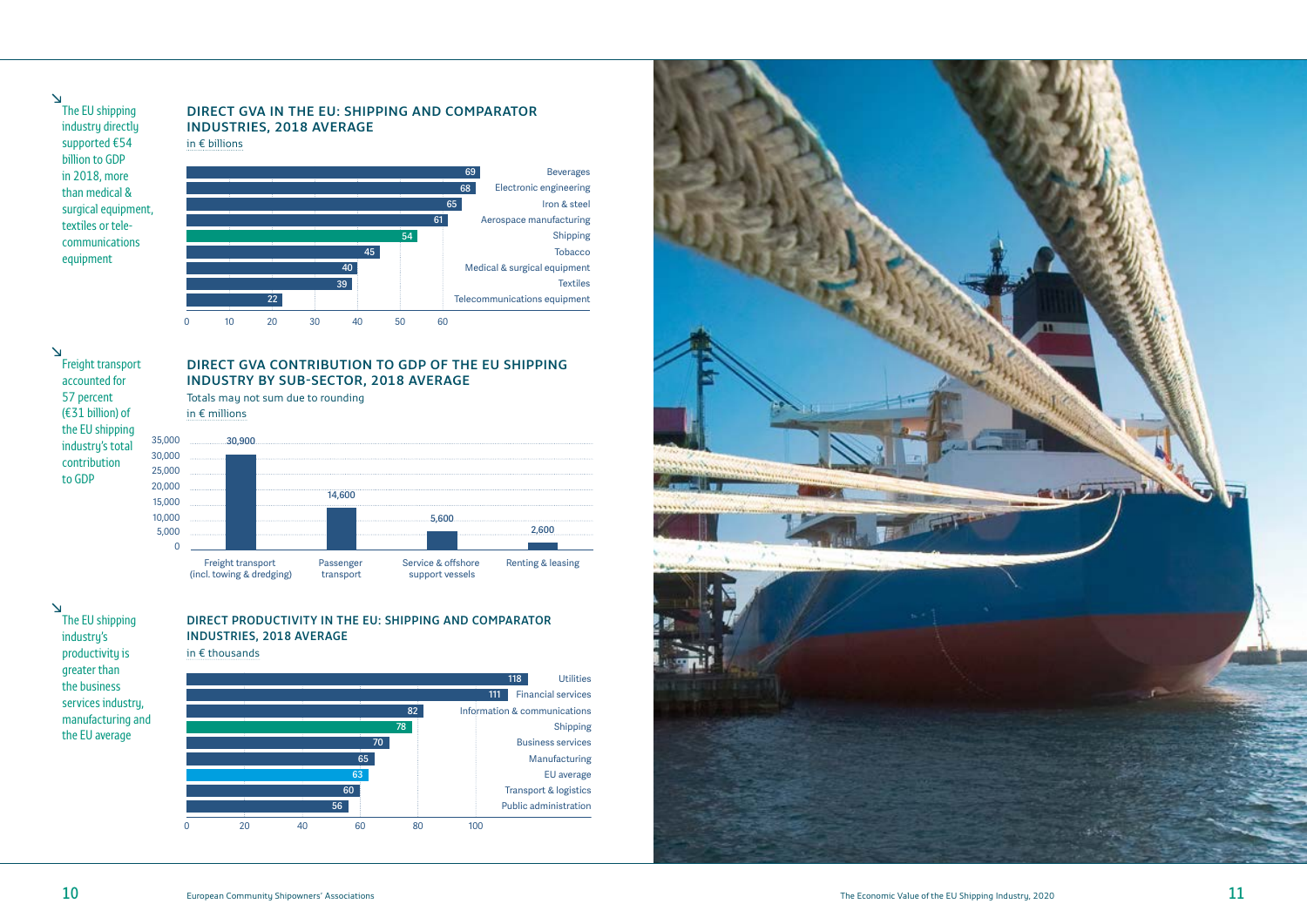## **Methodology and data sources**

To analyse the economic contribution of the EU shipping industry it is necessary to identify the best possible fit between our preferred definition of the industry, and the categories for which economic data are available. Eurostat categorises economic activity according to its NACE system. This identifies a number of sectors which include activities that predominantly fall within our definition of the shipping industry. Using these definitions it has been possible to gather information from the Eurostat national accounts and Structural Business Statistics datasets on gross value added and employment in passenger water transport, freight water transport, and the renting and leasing of water transport equipment.

Wherever possible, the Eurostat data have been complemented with information provided by ECSA members drawn from previous economic impact studies and national sources.

Some elements of the preferred definition of the shipping industry cannot easily be identified within the Eurostat classification. This is a particular issue for service and offshore support vessels, for which output and employment are often incorporated within the categories for the type of activity they support (most notably in the energy sector). A similar issue arises in the case of dredging, which is included within Eurostat data for the mining and quarrying sector. For these sub-sectors it has not been possible to obtain information across all EU countries. Nonetheless, a number of national shipowners' associations hold information for their own country on offshore support vessels and dredging. This has been included in the estimates of employment and GVA wherever it is available.

Further details of the methodology and data sources used for this work are set out in Oxford Economics' 2014 study.

Please note, our methodology for calculating the indirect and induced impacts has been incrementally improved since the last iteration of this report and as such, the total impacts should not be directly compared for calculating growth.

## **The total economic contributions of the EU shipping industry**

#### **THE TOTAL GVA IMPACT OF THE EU SHIPPING INDUSTRY, 2018**

For every €1 the EU shipping industry itself contributes to GDP, a further €1.8 is supported elsewhere in the European economy

#### **THE TOTAL EMPLOYMENT IMPACT OF THE EU SHIPPING INDUSTRY, 2018**

For every job employed directly by the shipping industry, a further 1.9 jobs are supported elsewhere in the European economy in thousands

#### ↘ Adding direct, indirect and induced impacts suggests that the EU shipping supported a total gdp contribution of €149 billion in 2018



↘

The EU shipping industru is estimated to have supported a total of 2 million jobs in 2018, either directlu, through its supply chain, or through workers' spending

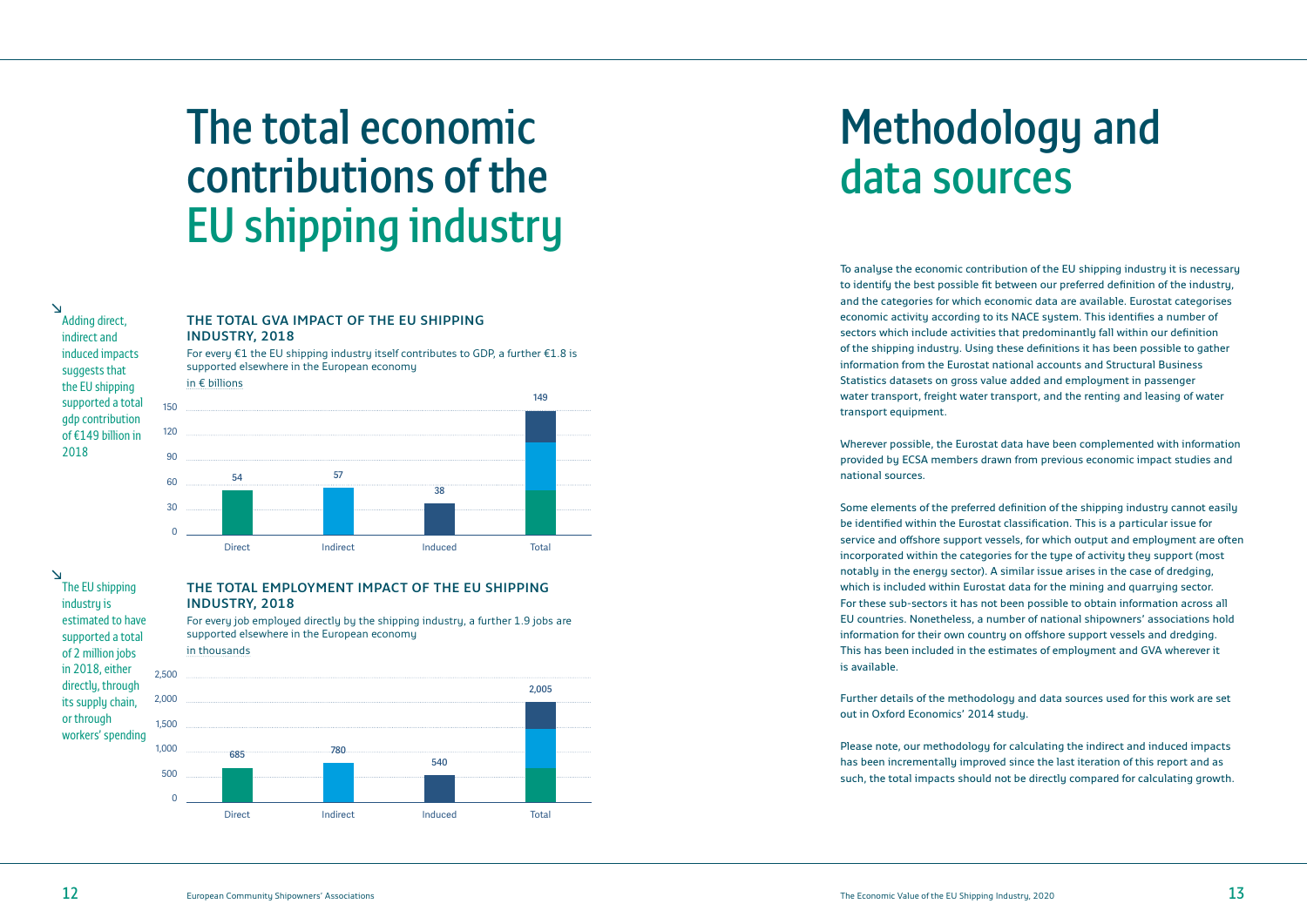### **Comparison with previous publications**

In this update of our study on the economic value of the EU shipping industry, some sources of information used by some of the national shipping associations had changed. As such, the 2018 and the 2015 results are not directly comparable. However, it is still possible to highlight the general trends in GVA and employment over the period. For reference, we found an average annual decrease in GVA of 1.8% between 2015 and 2018, and an average annual employment increase of 2.5 % over the same period.

#### **DIRECT GVA ESTIMATES FOR THE EU SHIPPING INDUSTRY, 2015 AND 2018\***

\*Influenced by changes in data sources

#### **DIRECT EMPLOYMENT ESTIMATES FOR THE EU SHIPPING INDUSTRY, 2015 AND 2018\***

\*Influenced by changes in data sources

### **Acknowledgements**

This report was formatted by the European Community Shipowners' Associations, based on the presentation prepared by Oxford Economics.

All data shown in tables and charts is Oxford Economics' own data, and is copyright ©Oxford Economics Ltd, except where otherwise stated and cited in footnotes.

The modelling and results presented here are based on information provided by third parties, upon which Oxford Economics has relied in producing its report and forecasts in good faith. Any subsequent revision or update of those data will affect the assessments and projections shown.

To discuss the report further please contact:

**→** Rob Harbron rharbron@oxfordeconomics.com Associate Director

**→** Guillaume Bieler gbieler@oxfordeconomics.com Economist

**→** Andrew P Goodwin apgoodwin@oxfordeconomics.com Director of Applied Economics

> Oxford Economics 4 Millbank, London, SW1P 3JA Tel: +44 203 910 8000